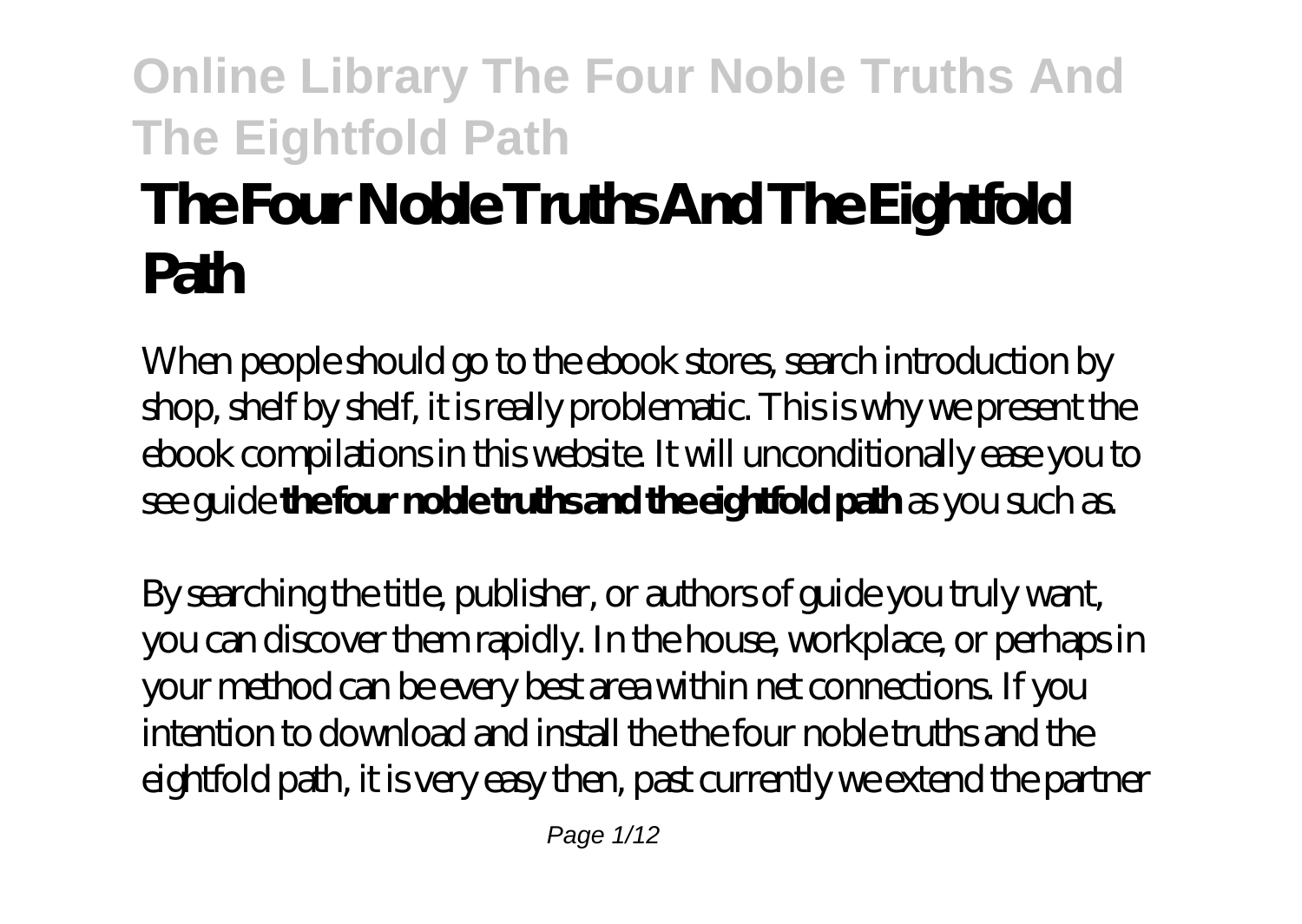to purchase and create bargains to download and install the four noble truths and the eightfold path appropriately simple!

The Four Noble Truths - Day 1 - New Delhi 2012 Fourth Truth and the Eightfold Path The Four Noble Truths | Swami Sarvapriyananda Buddhist Beliefs: The Four Noble Truths *Alan Watts: The Four Noble Truths* The Four Noble Truths | Thich Nhat Hanh (short teaching video) *The Four Noble Truths: Teachings of the Dalai Lama | New Delhi, Day 1* Buddhism' s Four Noble Truths What are the Four Noble Truths? The Four Noble Truths Understanding Buddhism and the Four Noble Truths | Ajahn Brahmali | 23 November 2018 The Four Noble Truths by Ajahn Sumedho Mindfulness of (Painful) Feelings | Thich Nhat Hanh (short teaching video) Buddha, the man who woke up  $-$  Alan Watts Breaking the Conditioning of the Brain  $|J|$ Page 2/12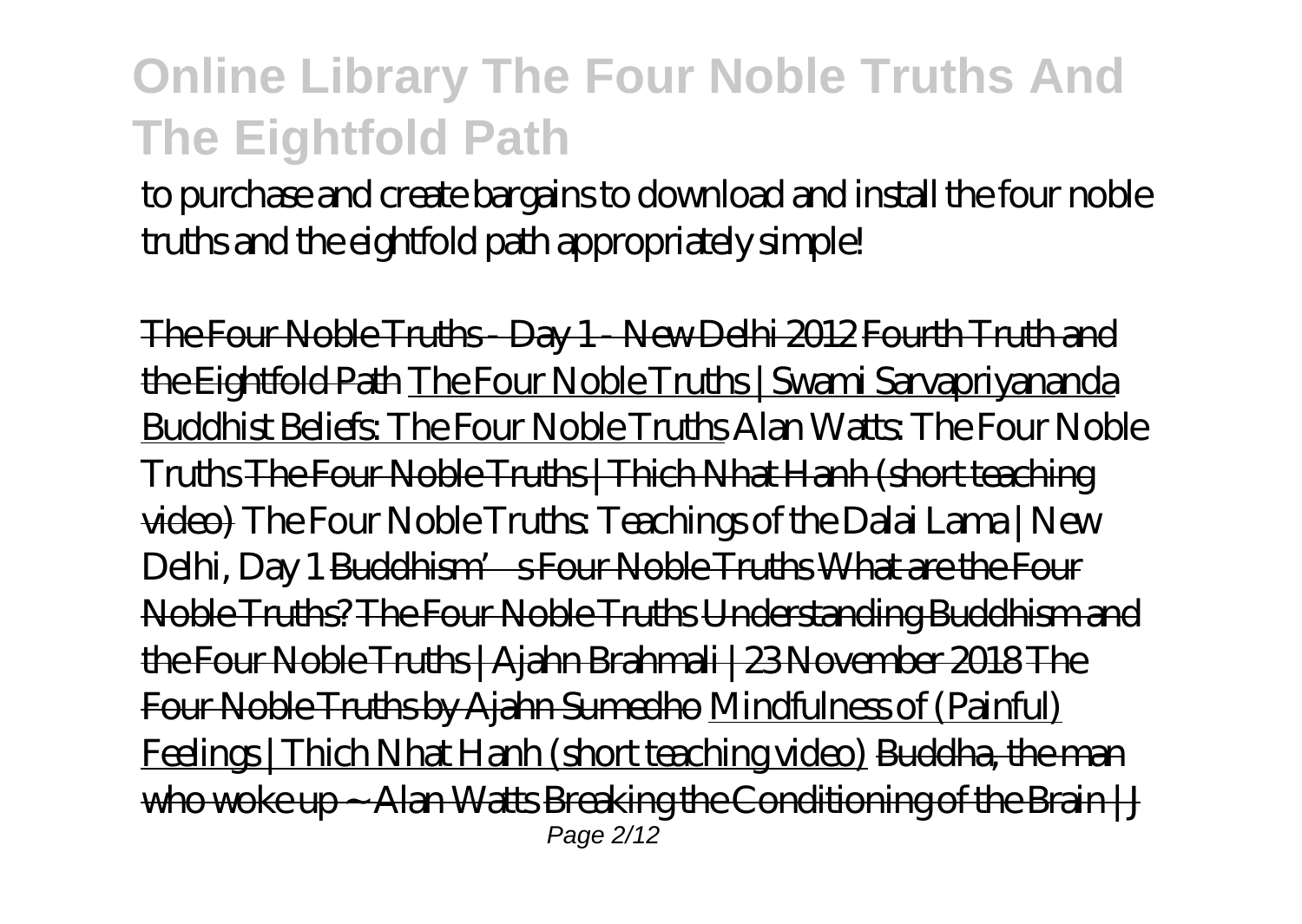Krishnamurti Oprah Winfrey talks with Thich Nhat Hanh Excerpt - Powerful *The Four Noble Truths \u0026 The Eightfold Path (Buddhism For Beginners Part 2) Non-self - a unique teaching of the Buddha | Ajahn Brahmali | 21-11-2014* Buddha's 4 Noble Truths in 4 Minutes *Practicing in a Stressful Environment | Dharma Talk by Thich Nhat Hanh, 2004.02.08 The Noble Eightfold Path: Made UNDERSTANDABLE by Alan Watts. The Four Noble Truths \u0026 The Eightfold Path of Buddhism EXPLAINED: The Four Noble Truths by Alan Watts.* Four Noble Truths: Buddha's Psychology of Freedom *Ram Dass Here and Now – Episode 6 – The Four Noble Truths Four Noble Truths of Buddhism | Buddha Teachings \u0026 Beliefs* 160: The Four Noble Truths of Love and Relationship - with Susan Piver *The First Noble Truth | Br Phap Hai, 2020.8.30 Buddhism - Four Noble Truths | Alan Watts* Meditation and the Four Noble Page 3/12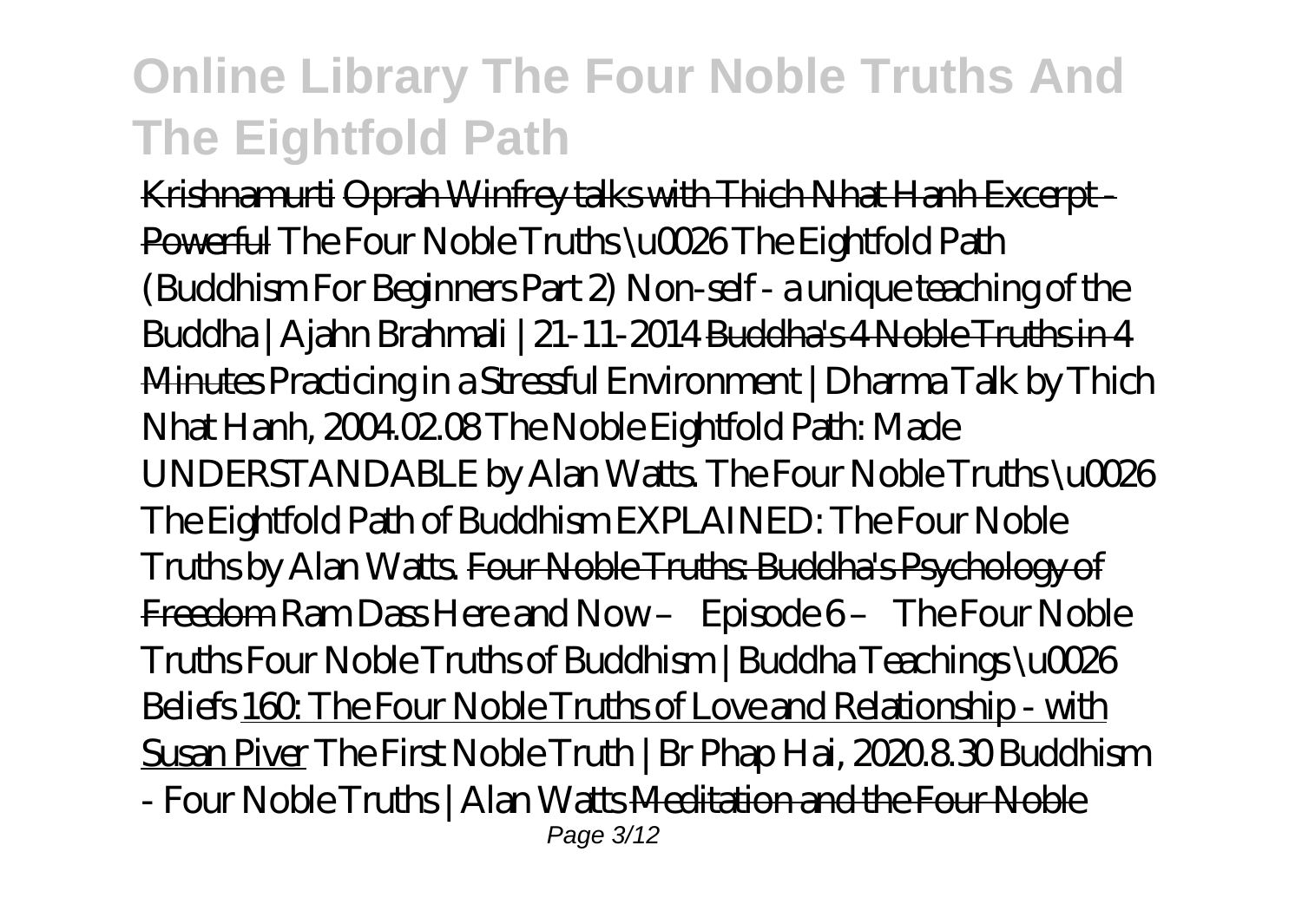Truths by Ajahn Sumedho The Four Noble Truths And The Four Noble Truths. The truth of suffering (Dukkha) The truth of the origin of suffering (Samud va) The truth of the cessation of suffering (Nirodha) The truth of the path to the cessation of suffering (Magga)

BBC - Religions - Buddhism: The Four Noble Truths The Four Noble Truths. The truth of suffering (dukkha) The truth of the cause of suffering (samudaya) The truth of the end of suffering (nirhodha) The truth of the path that frees us from suffering (magga)

#### What Are the Four Noble Truths of Buddhism?

The Four Noble Truths are: Many Buddhists believe that everything is the result of existing conditions (in other words, everything comes Page 4/12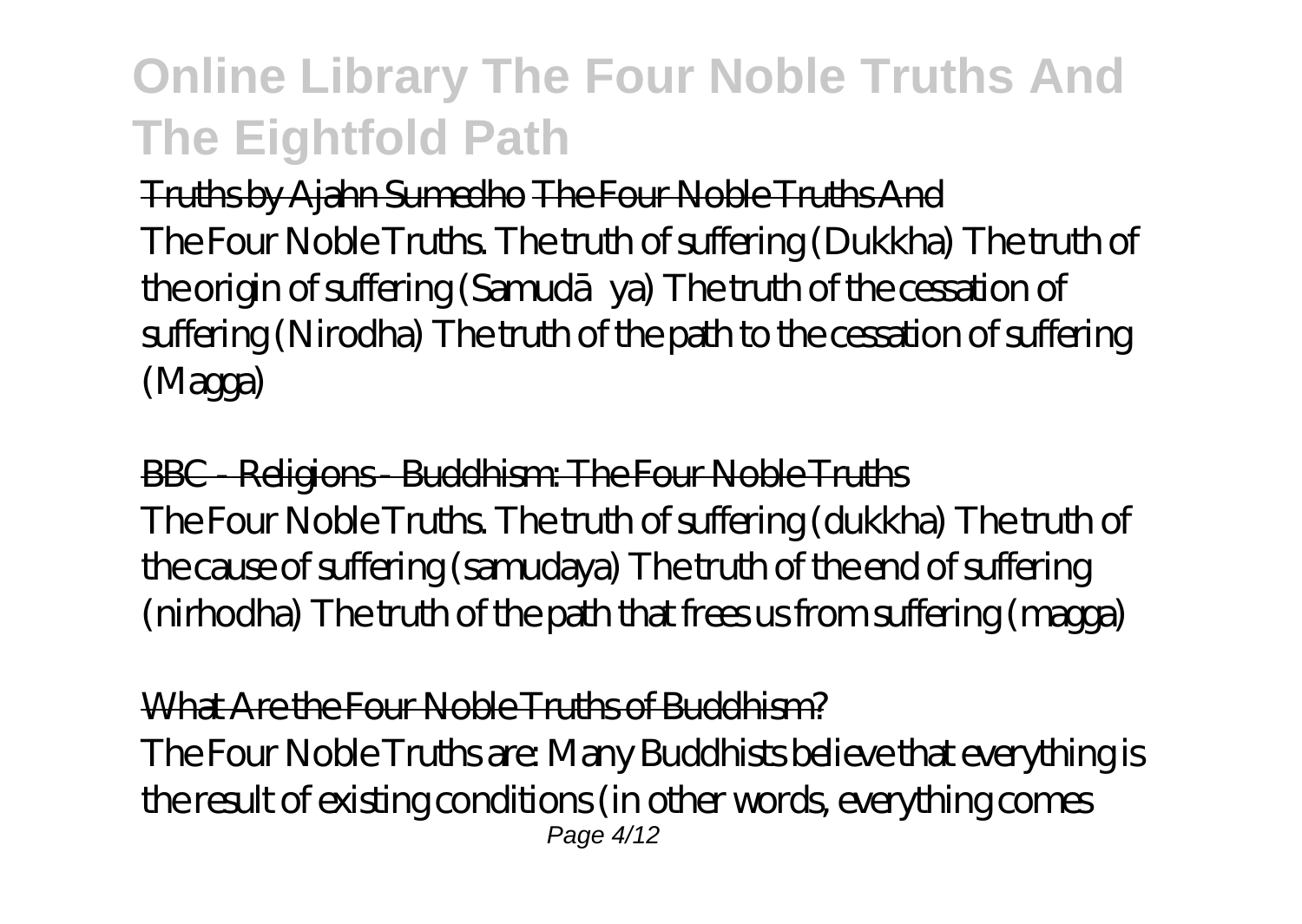from something else). Therefore, something must cause...

The Four Noble Truths - Life and teachings of the Buddha ... Although the term Four Noble Truths is well known in English, it is a misleading translation of the Pali term Chattari-ariya-saccani (Sanskrit: Chatvari-arya-satyani), because noble (Pali: ariya; Sanskrit: arya) refers not to the truths themselves but to those who understand them. A more accurate rendering, therefore, might be " four truths for the [spiritually] noble"; they are four facts that are known to be true by those with insight into the nature of reality but that are not known to ...

Four Noble Truths | Definition & Facts | Britannica The Four Noble Truths in Buddhism state that life revolves human suffering, ignorance, the end of pain, and the path to end this suffering. Page 5/12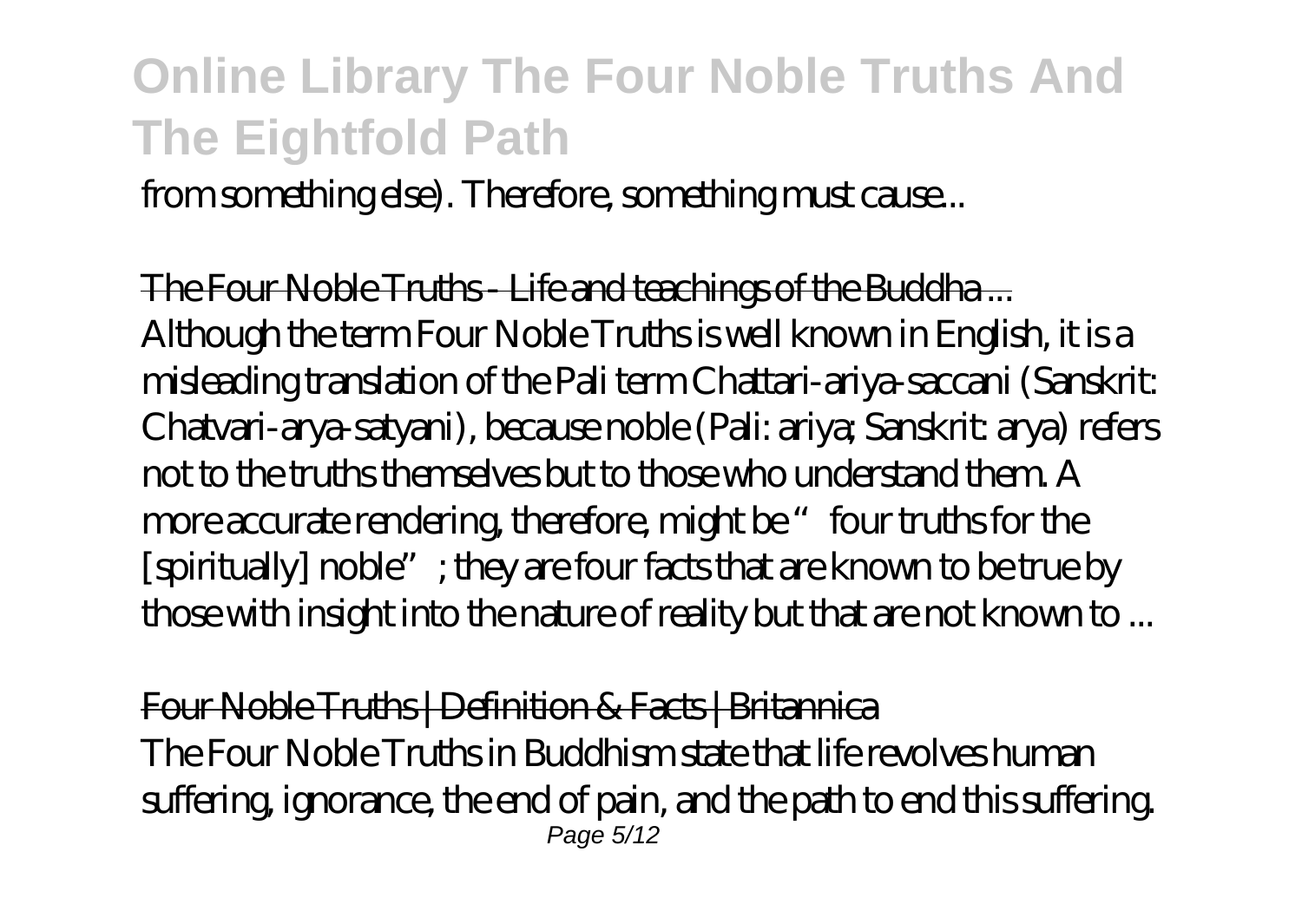The First Noble Truth explains the existence of dissatisfaction and suffering also referred to as Dukkha. According to this truth, some of the suffering that humans must experience in their lives include ...

Define the Four Noble Truths and Explain the Foundation of ... The Four Noble Truths can be traced back to the teaching of Buddha, in fact, it is the main principle of Buddhism. Buddha was the first one to realize these truths and from there he spread the word to his followers. To understand Buddhism is to understand these truths.

The Four Noble Truths in Buddhism and What They Can Teach ... The four noble truths and eightfold path are key concepts in Buddhism. The four noble truths are key beliefs or realisations about the world and how to escape the endless cycle of birth, death and Page 6/12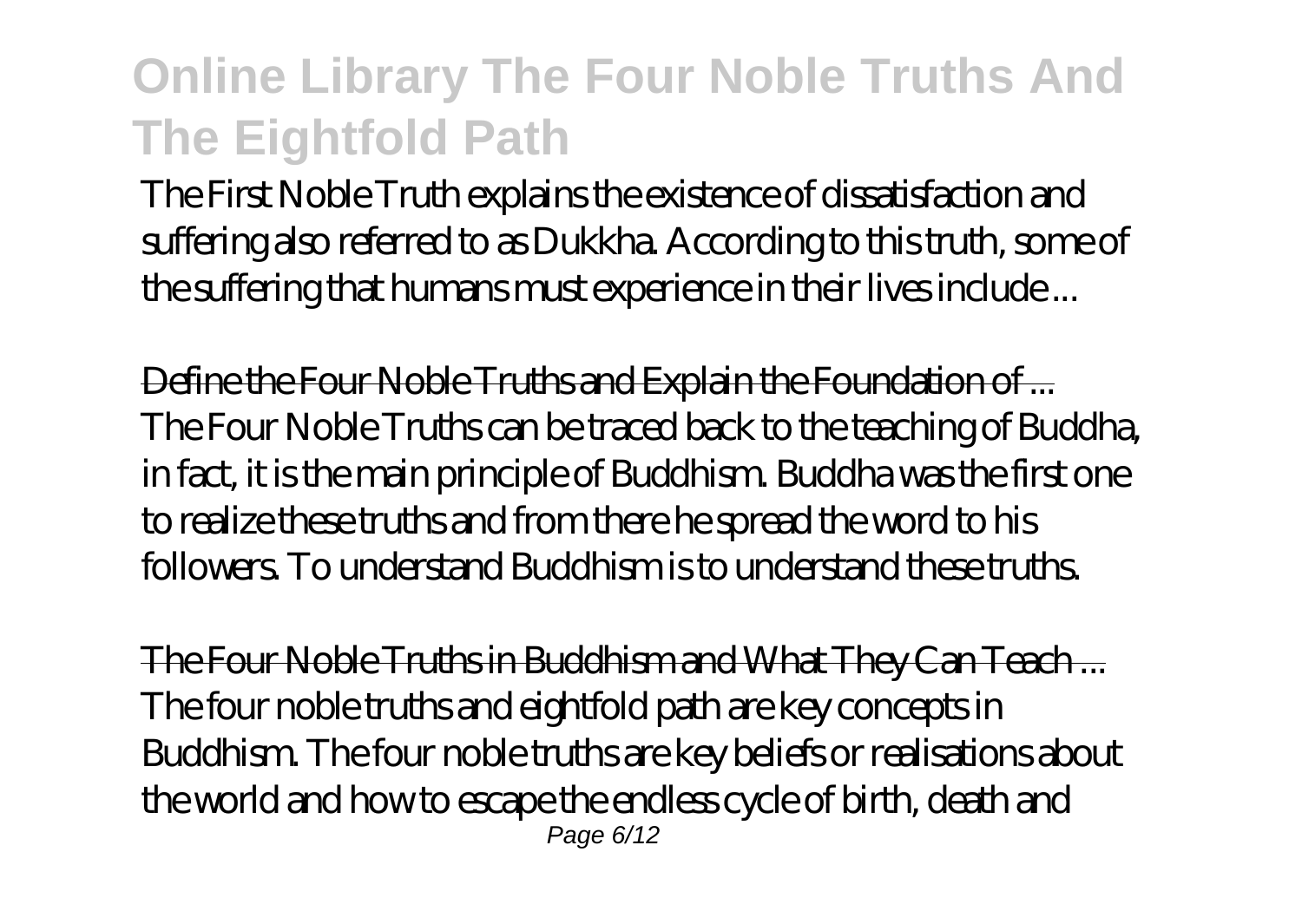rebirth (samsara). 1. The Truth of Suffering (Dukkha)

Four noble truths and eightfold path of Buddhism The Four Noble Truths are: There is dukkha, or suffering. There is a cause of dukkha. There is cessation of dukkha. There is a path to end dukkha.

#### The Four Noble Truths - One Mind Dharma

The Four Noble Truths explains how suffering is part and parcel of our lives but there is always respite from it. On the other hand, the Eightfold Path teaches the proper way of living in order to achieve freedom from suffering and enlightenment. The Three Jewels of Buddhism. Before we go into the Four Noble Truths and the Eightfold Path, let us first look at the core of Buddhism which is the Three Jewels. Page 7/12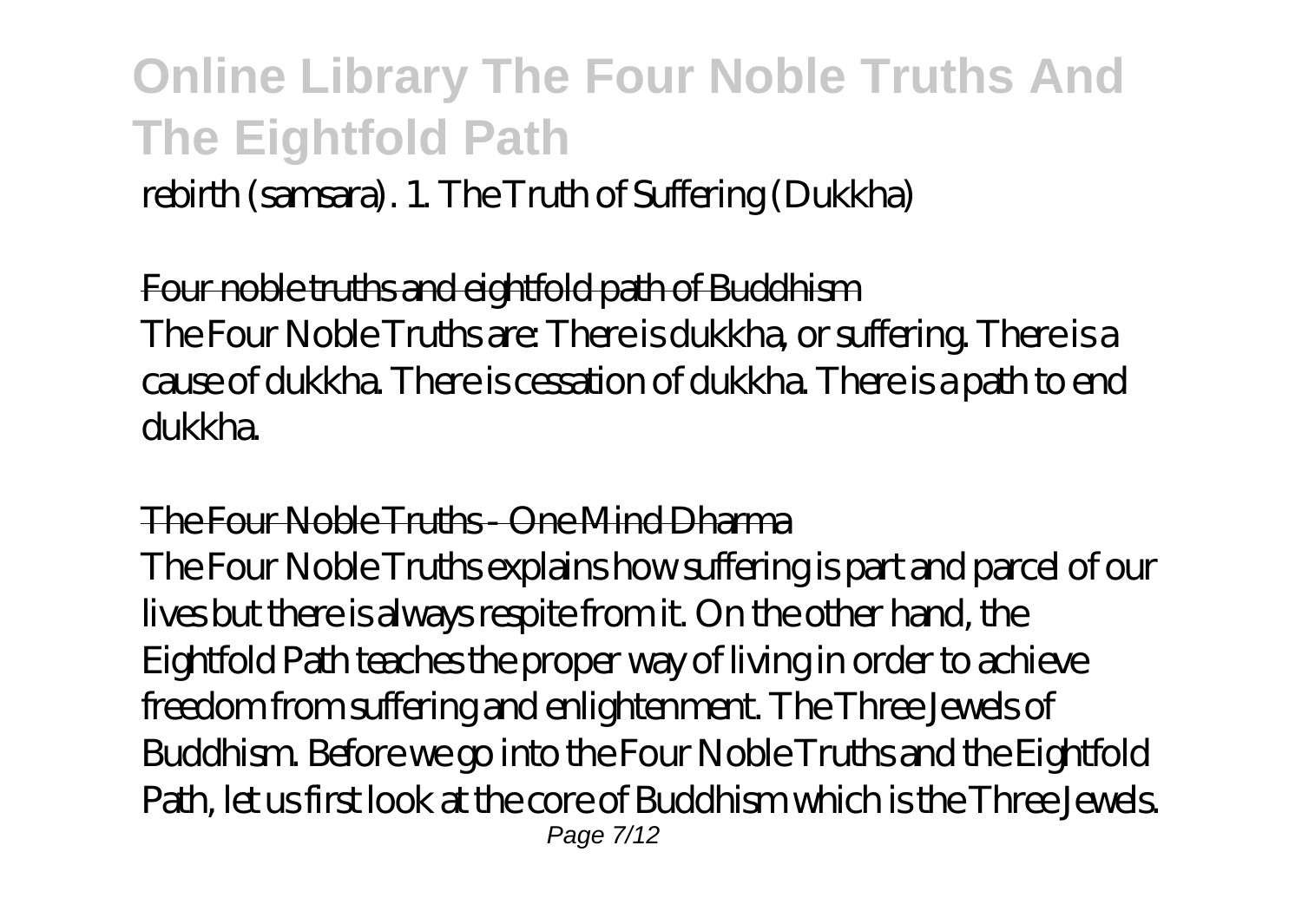The Three Jewels are: The Buddha; The Dharma and

The Four Noble Truths and The Eightfold Path Explained ... The Four Noble Truths are the Buddha's explanation (if he was a Doctor) of the disease, the cause of the disease, the prognosis, and the cure for what ails all sentient beings. This "ailment" is known as Dukkha $<sup>1</sup>$  (commonly referred to as "suffering") and afflicts us at</sup> various times in our life (more on Dukkha in a moment).

Understanding the Four Noble Truths of Buddhism (With ... The teaching is conveyed through the Buddha's Four Noble Truths, first expounded in 528 BC in the Deer Park at Sarnath near Varanasi and kept alive in the Buddhist world ever since. Venerable Ajahn Sumedho is a bhikkhu (mendicant monk) of the Theravada tradition Page 8/12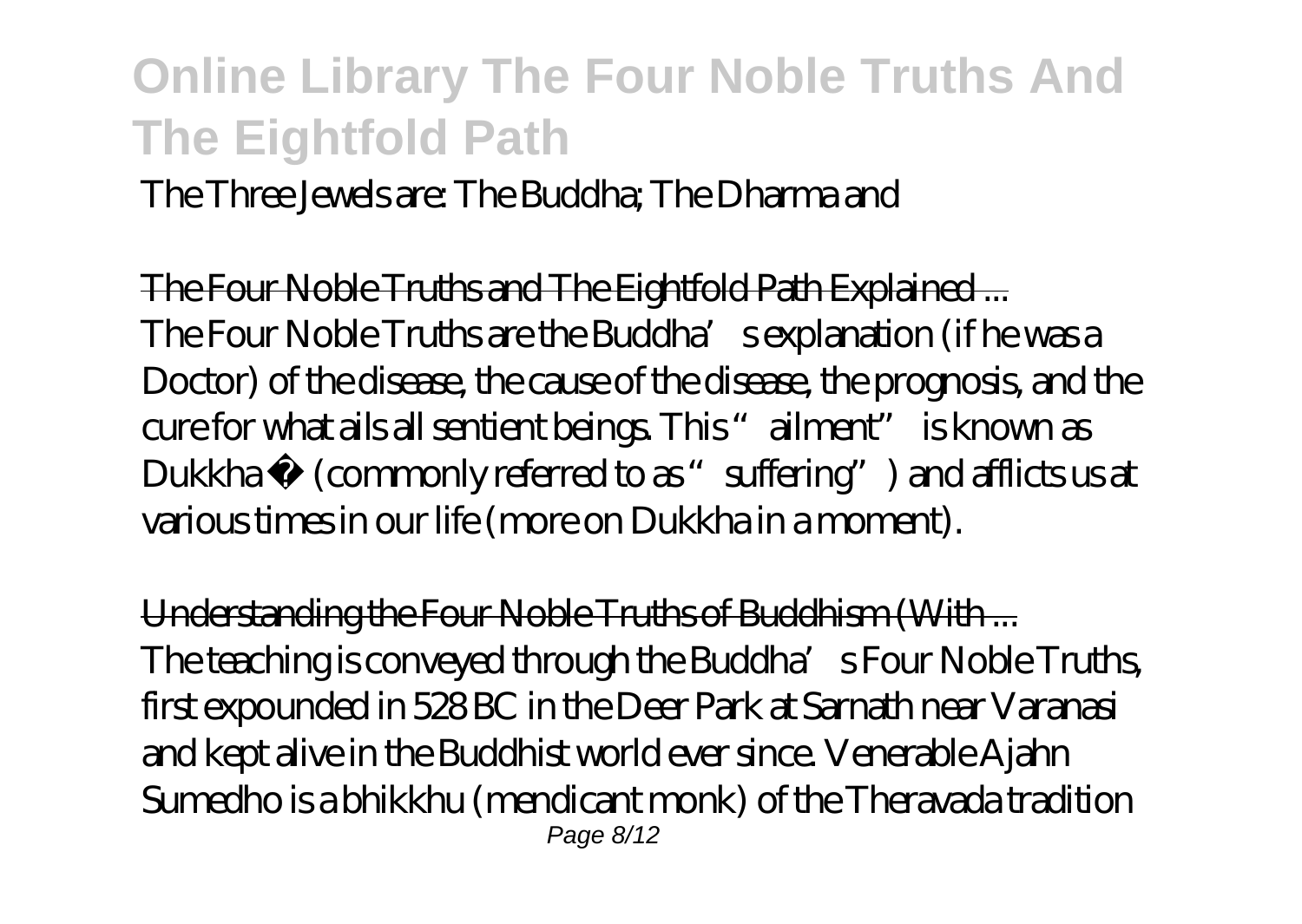of Buddhism. He was ordained in Thailand in 1966 and trained there for ten years.

#### The Four Noble Truths - Buddhism

In Buddhism, the Four Noble Truths Pali: catt ri ariyasaccani Sanskrit: caty ri ryasaty ni; , "The four Arya satyas") are "the truths of the Noble Ones", the truths or realities for the "spiritually worthy ones". The truths are: dukkha (suffering, incapable of satisfying, painful) is an innate characteristic of existence in the realm of samsara; ...

#### Four Noble Truths - Wikipedia

1 The "Four Noble Truths" represent precisely this Buddhist teaching; Suffering, the cause of suffering, the possibility of escape from Page  $9/12$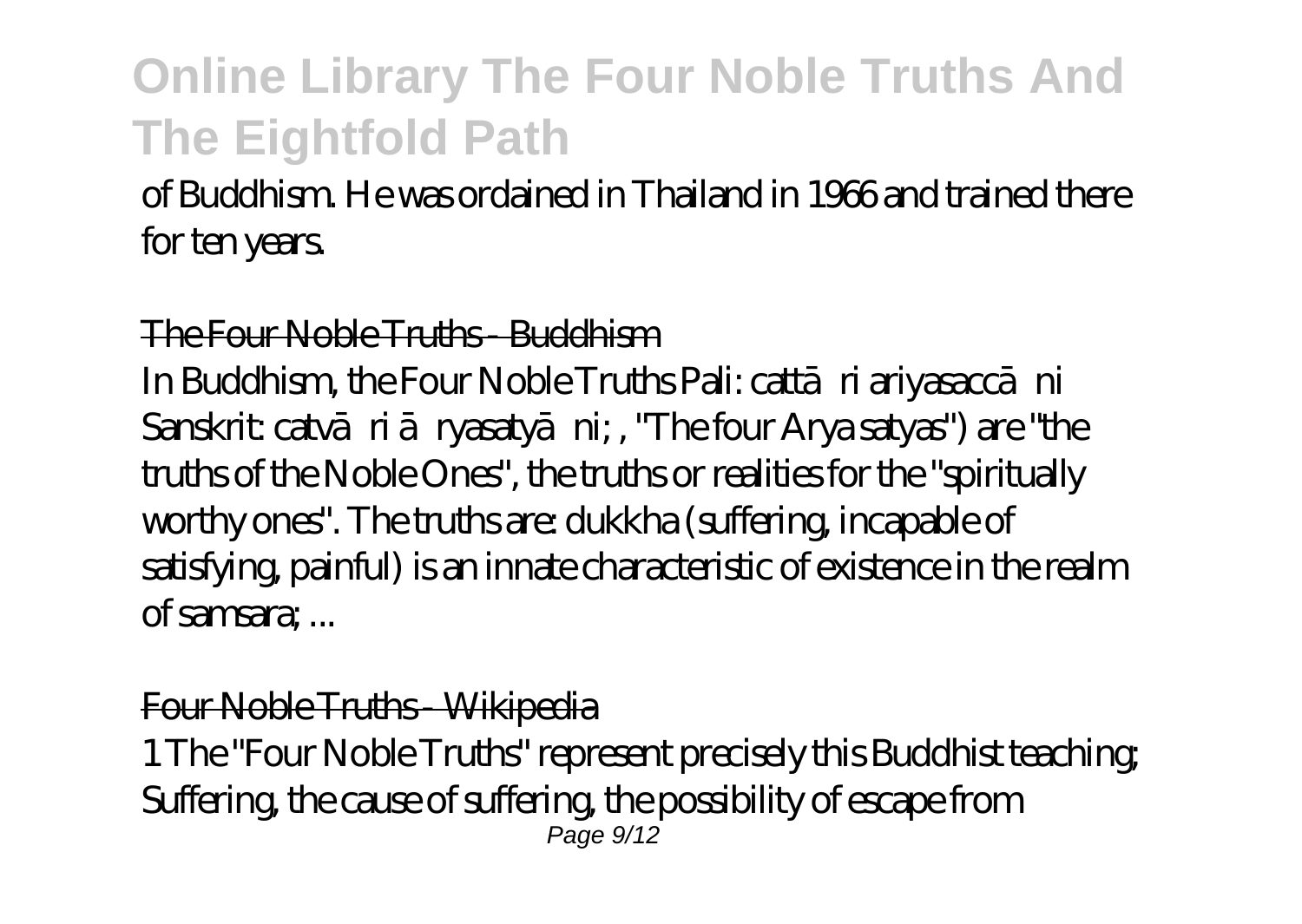suffering, and the method of attaining that escape. 2 Dukkha: The Universal Suffering The first of these four central Buddhist teachings is that of "Dukkha," which is generally translated "Suffering."

The Four Noble Truths: Suffering and Salvation in Buddhism ... The four noble truths in Buddhism forms the core of the Buddha's teachings. These are explained in the very first sermon delivered by Buddha, known as dhammacakkappavattana sutta, which in English loosely translates to, "Settings the wheel of dhamma or the truth in motion."

Introduction To The Four Noble Truths in Buddhism ... The Four Noble Truths are often misunderstood because they are looked at on a very superficial level. On the surface, they state that life Page 10/12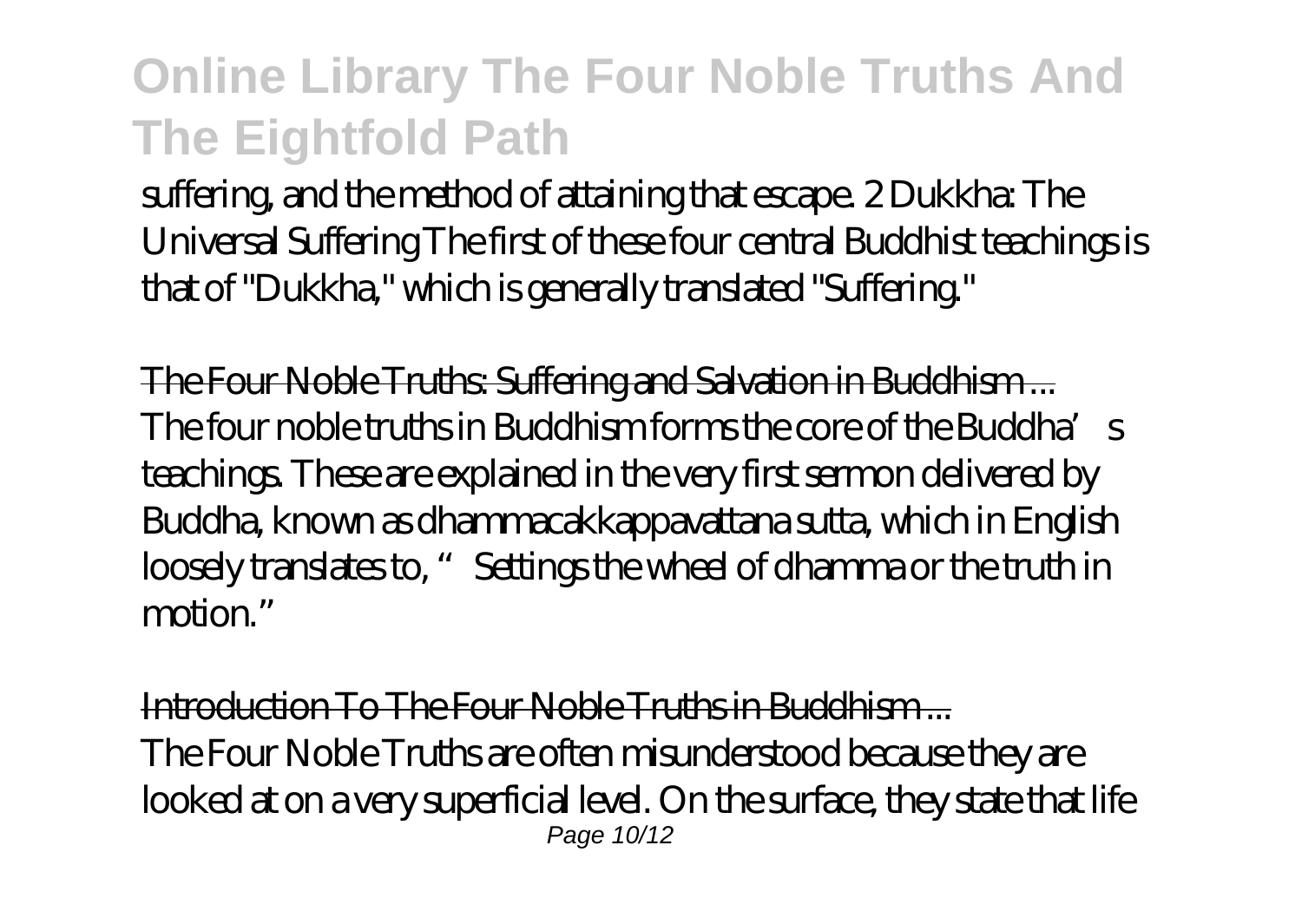is suffering, we suffer because of our greed, we will stop suffering when we stop wanting, and we do that by following the Eightfold Path. But really, each Truth refers to a deeper part of our psyche.

Introduction to Buddhism, Four Noble Truths, and the... The Four Noble Truths of Dharma Dharma is always represented in the form of a wheel. This, supposedly, is the form in which Buddha imparted his laws to the world, and which later became the different schools that we have today that follow his principles and his religion.

The Four Noble Truths of Dharma - Exploring your mind The fourth Noble Truth is the Noble Truth of the Eightfold Path. The Eightfold Path consist of the following elements, the Right View, Right Resolve, Right Action, Right Speech, Right Livelihood, Right Effort, Page 11/12